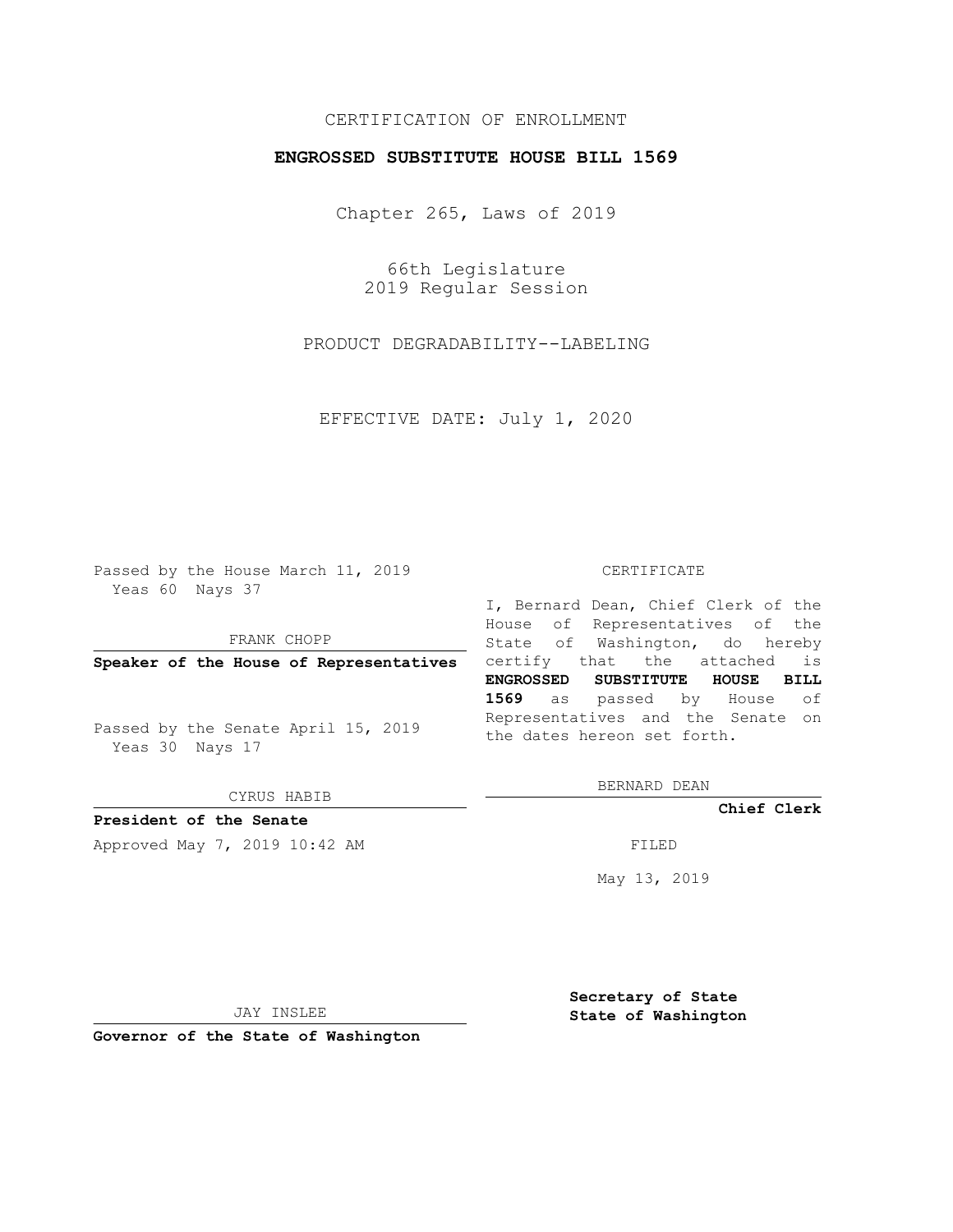## **ENGROSSED SUBSTITUTE HOUSE BILL 1569**

Passed Legislature - 2019 Regular Session

**State of Washington 66th Legislature 2019 Regular Session**

**By** House Environment & Energy (originally sponsored by Representatives Ramos, Chapman, Callan, Peterson, Fitzgibbon, and Slatter)

READ FIRST TIME 02/18/19.

1 AN ACT Relating to marketing the degradability of products; 2 adding a new chapter to Title 70 RCW; prescribing penalties; and 3 providing an effective date.

4 BE IT ENACTED BY THE LEGISLATURE OF THE STATE OF WASHINGTON:

5 NEW SECTION. **Sec. 1.** (1) The legislature finds and declares 6 that it is the public policy of the state that:

 (a) Environmental marketing claims for plastic products, whether implicit or implied, should adhere to uniform and recognized standards for "compostability" and "biodegradability," since misleading, confusing, and deceptive labeling can negatively impact local composting programs and compost processors. Plastic products marketed as being "compostable" should be readily and easily 13 identifiable as meeting these standards;

 (b) Legitimate and responsible packaging and plastic product manufacturers are already properly labeling their compostable products, but many manufacturers are not. Not all compost facilities and their associated processing technologies accept or are required to accept compostable packaging as feedstocks. However, implementing a standardized system and test methods may create the ability for 20 them to take these products in the future.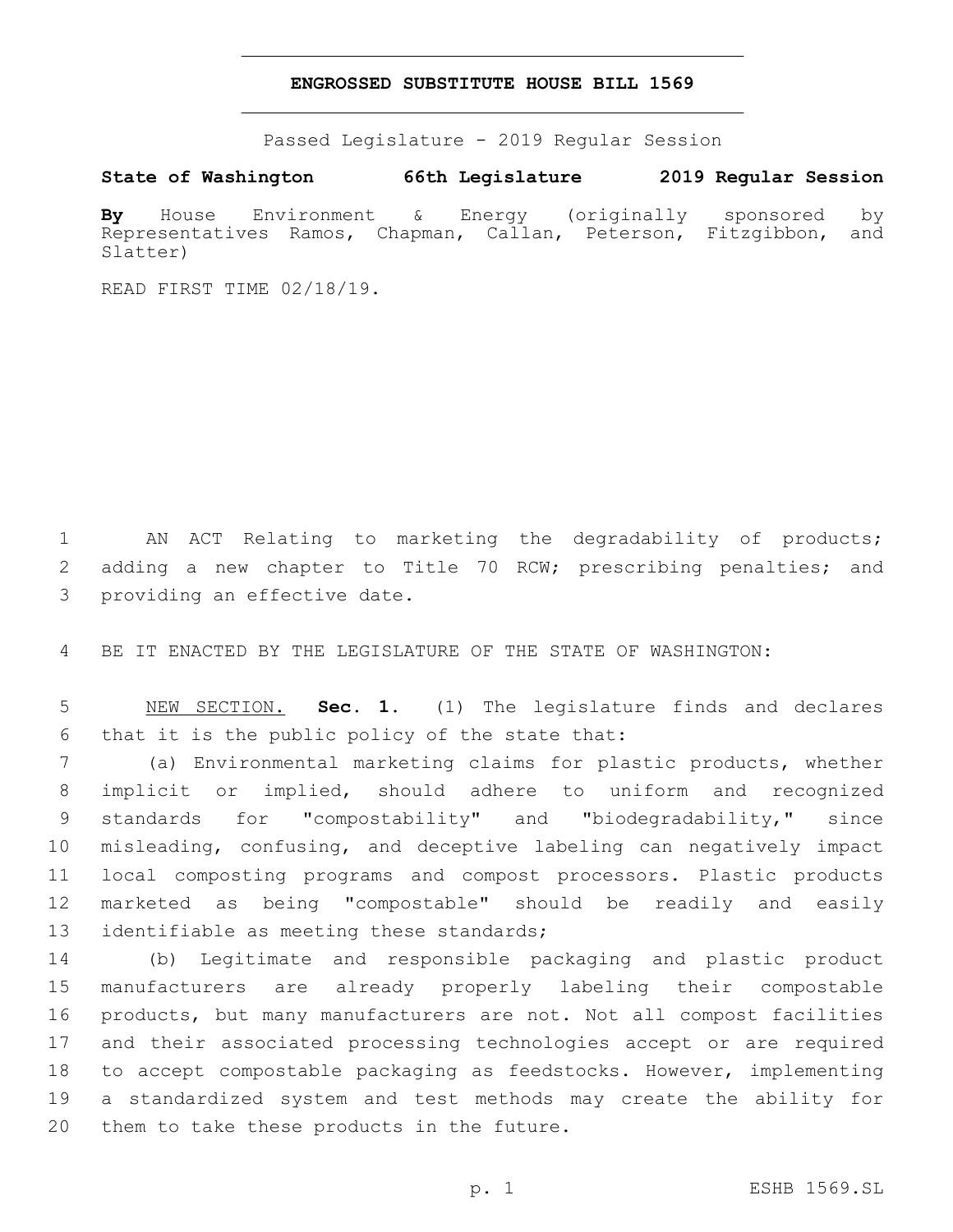(2) Therefore, it is the intent of the legislature to authorize the state's attorney general and local governments to pursue false or misleading environmental claims and "greenwashing" for plastic products claiming to be "compostable" or "biodegradable" when in fact 5 they are not.

 NEW SECTION. **Sec. 2.** The definitions in this section apply throughout this chapter unless the context clearly requires otherwise.

(1) "ASTM" means the American society for testing and materials.

 (2) "Biodegradable mulch film" means film plastic used as a technical tool in commercial farming applications that biodegrades in 12 soil after being used, and:

 (a) The film product fulfills plant growth and regulated metals 14 requirements of ASTM D6400; and

 (b)(i) Meets the requirements of Vincotte's "OK Biodegradable Soil" certification scheme, as that certification existed as of 17 January 1, 2019;

 (ii) At ambient temperatures and in soil, shows at least ninety percent biodegradation absolute or relative to microcrystalline cellulose in less than two years' time, tested according to ISO 17556 or ASTM 5988 standard test methods, as those test methods existed as 22 of January 1, 2019; or

 (iii) Meets the requirements of EN 17033 "plastics-biodegradable mulch films for use in agriculture and horticulture" as it existed on 25 January 1, 2019.

 (3) "Federal trade commission guides" means the United States federal trade commission's guides for the use of environmental marketing claims (Part 260, commencing at section 260.1), compostability claims, including section 260.8, and degradation claims (subchapter B of chapter I of Title 16 of the Code of Federal Regulations), as those guides existed as of January 1, 2019.

 (4) "Film product" means a bag, sack, wrap, or other sheet film 33 product.

 (5) "Food service product" means a product including, but not limited to, containers, plates, bowls, cups, lids, meat trays, straws, deli rounds, cocktail picks, splash sticks, condiment packaging, clam shells and other hinged or lidded containers, sandwich wrap, utensils, sachets, portion cups, and other food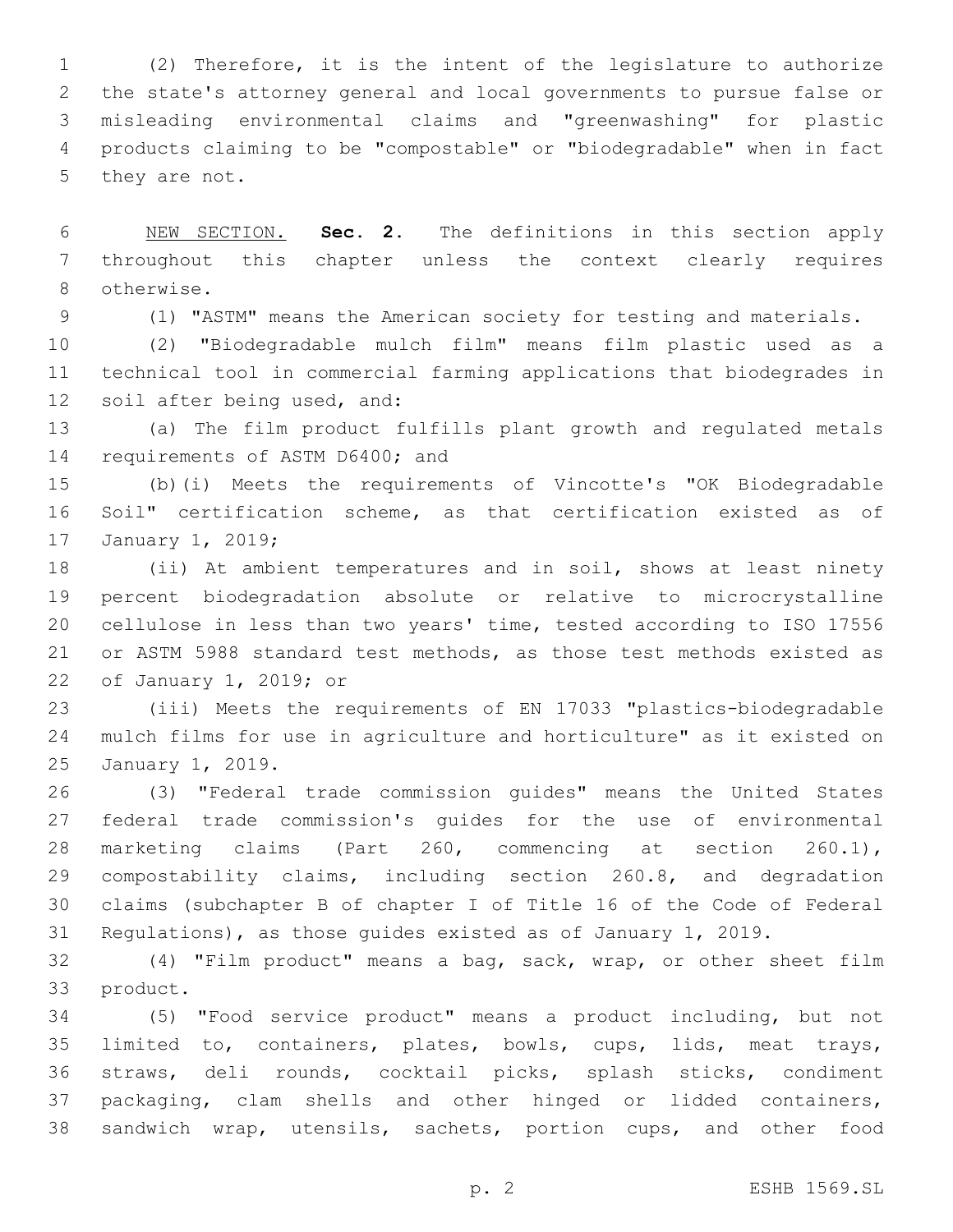service products that are intended for one-time use and used for food 2 or drink offered for sale or use.

 (6) "Manufacturer" means a person, firm, association, partnership, or corporation that produces a product.

 (7) "Person" means individual, firm, association, copartnership, political subdivision, government agency, municipality, industry, public or private corporation, or any other entity whatsoever.

 (8) "Plastic food packaging and food service products" means food packaging and food service products that is composed of:

10 (a) Plastic; or

 (b) Fiber or paper with a plastic coating, window, component, or 12 additive.

 (9) "Plastic product" means a product made of plastic, whether alone or in combination with another material including, but not limited to, paperboard. A plastic product includes, but is not 16 limited to, any of the following:

 (a) A product or part of a product that is used, bought, or 18 leased for use by a person for any purpose;

 (b) A package or a packaging component including, but not limited 20 to, packaging peanuts;

21 (c) A film product; or

(d) Plastic food packaging and food service products.

(10) "Standard specification" means either:23

 (a) ASTM D6400 – standard specification labeling of plastics designed to be aerobically composted in municipal or industrial facilities, as it existed as of January 1, 2019; or

 (b) ASTM D6868 – standard specification for labeling of end items that incorporate plastics and polymers as coatings or additives with paper and other substrates designed to be aerobically composted in municipal or industrial facilities, as it existed as of January 1, 31 2019.

 (11)(a) "Supplier" means a person, firm, association, partnership, company, or corporation that sells, offers for sale, offers for promotional purposes, or takes title to a product.

 (b) "Supplier" does not include a person, firm, association, partnership, company, or corporation that sells products to end users 37 as a retailer.

 (12) "Utensil" means a product designed to be used by a consumer to facilitate the consumption of food or beverages, including knives,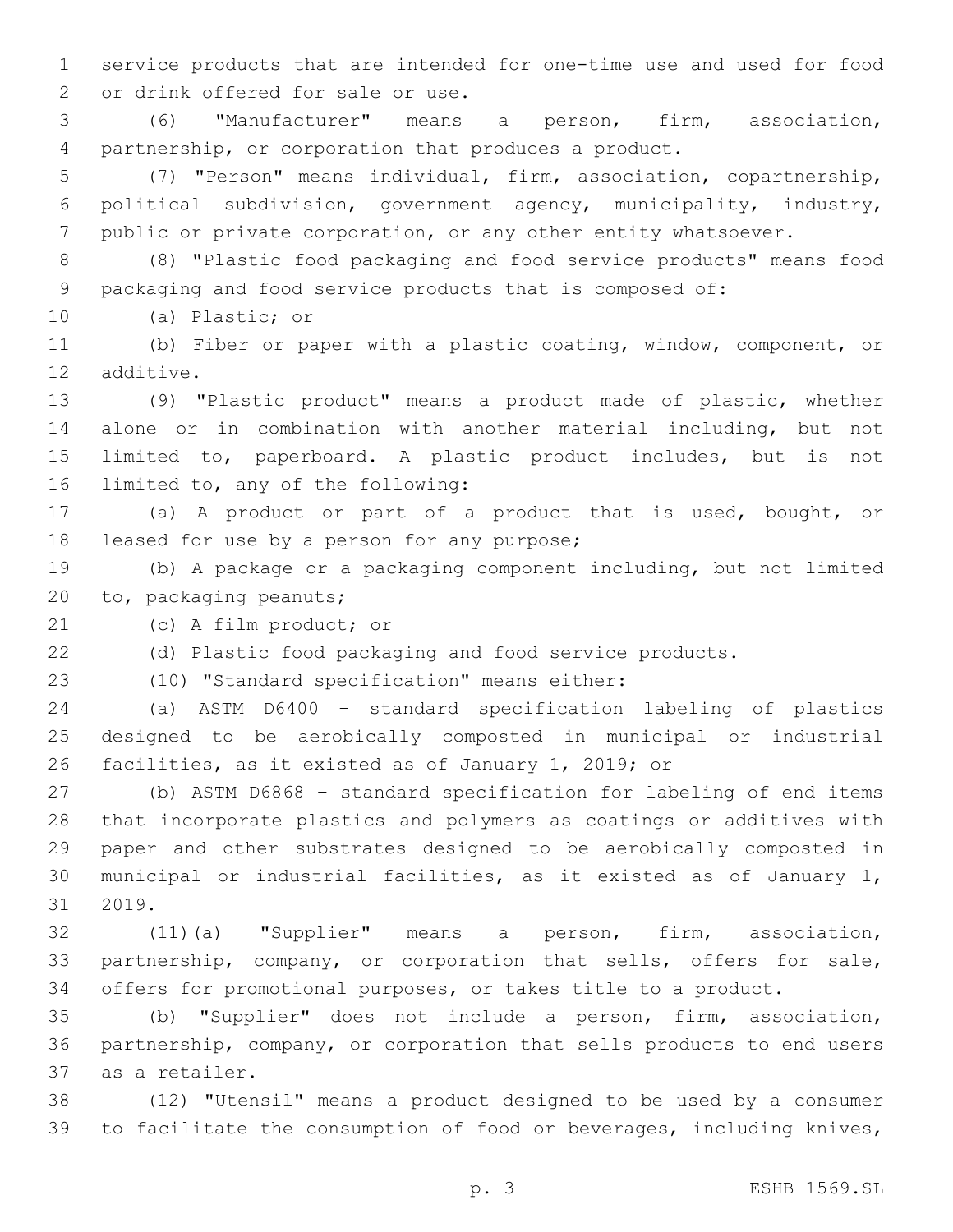forks, spoons, cocktail picks, chopsticks, splash sticks, and 2 stirrers.

 NEW SECTION. **Sec. 3.** (1) Except as provided in this chapter, no manufacturer or supplier may sell, offer for sale, or distribute for use in this state a plastic product that is labeled with the term "biodegradable," "degradable," "decomposable," "oxo-degradable," or any similar form of those terms, or in any way imply that the plastic product will break down, fragment, biodegrade, or decompose in a landfill or other environment.

 (2) This section does not apply to biodegradable mulch film that meets the required testing and has the appropriate third-party 12 certifications.

 NEW SECTION. **Sec. 4.** (1)(a) A product labeled as "compostable" that is sold, offered for sale, or distributed for use in Washington by a supplier or manufacturer must:

16 (i) Meet ASTM standard specification D6400;

(ii) Meet ASTM standard specification D6868; or

 (iii) Be comprised of wood, which includes renewable wood, or 19 fiber-based substrate only;

 (b) A product described in (a)(i) or (ii) of this subsection 21 must:

 (i) Meet labeling requirements established under the United 23 States federal trade commission's quides; and

24 (ii) Feature labeling that:

 (A) Meets industry standards for being distinguishable upon quick 26 inspection in both public sorting areas and in processing facilities;

 (B) Uses a logo indicating the product has been certified by a recognized third-party independent verification body as meeting the 29 ASTM standard specification; and

 (C) Displays the word "compostable," where possible, indicating the product has been tested by a recognized third-party independent 32 body and meets the ASTM standard specification.

 (2) A compostable product described in subsection (1)(a)(i) or (ii) of this section must be considered compliant with the 35 requirements of this section if it:

36 (a) Has green or brown labeling;

37 (b) Is labeled as compostable; and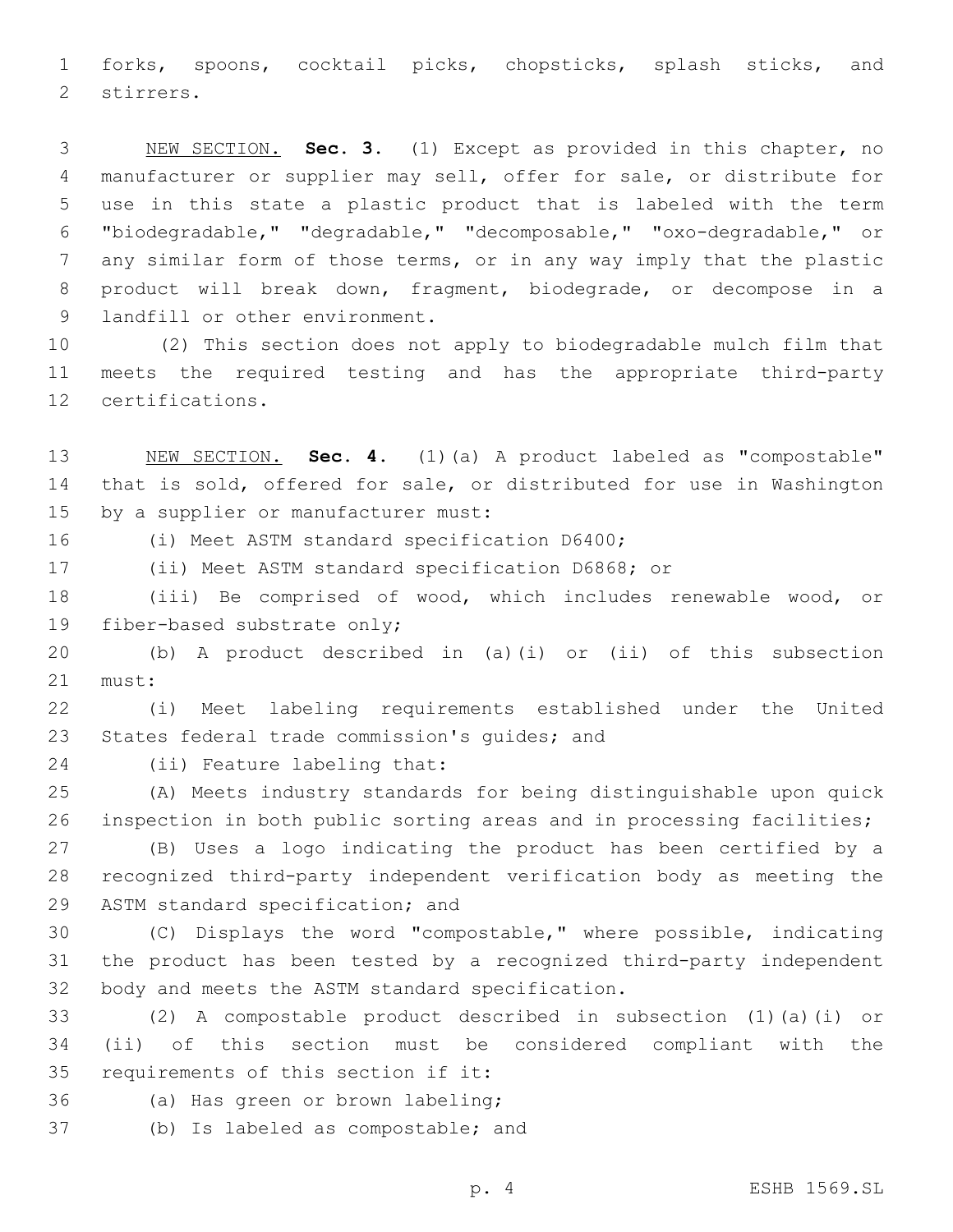(c) Uses distinctive color schemes, green or brown color striping, or other adopted symbols, colors, marks, or design patterns that help differentiate compostable items from noncompostable materials.4

 NEW SECTION. **Sec. 5.** (1) A manufacturer or supplier of a film bag that meets ASTM standard specification D6400 and is distributed or sold by retailers must ensure that the film bag is readily and easily identifiable from other film bags in a manner that is consistent with the federal trade commission guides.

 (2) For purposes of this section, "readily and easily identifiable" products must meet the following requirements:

 (a) Be labeled with a certification logo indicating the bag meets the ASTM D6400 standard specification if the bag has been certified as meeting that standard by a recognized third-party independent 15 verification body;

(b) Be labeled in accordance with one of the following:

 (i) The bag is made of a uniform color of green or brown and labeled with the word "compostable" on one side of the bag and the 19 label must be at least one inch in height; or

 (ii) Be labeled with the word "compostable" on both sides of the 21 bag and the label must be one of the following:

 (A) Green or brown color lettering at least one inch in height; or

 (B) Within a contrasting green or brown color band of at least one inch in height on both sides of the bag with color contrasting 26 lettering of at least one-half inch in height;

 (c) Meet industry standards for being distinguishable upon quick inspection in both public sorting areas and in processing facilities.

 (3) If a bag is smaller than fourteen inches by fourteen inches, the lettering and stripe required under subsection (2)(b)(ii) of this section must be in proportion to the size of the bag.

 (4) A film bag that meets ASTM standard specification D6400 that is sold or distributed in this state may not display a chasing arrow resin identification code or recycling type of symbol in any form.

 (5) A manufacturer or supplier is required to comply with this section only to the extent that the labeling requirements do not conflict with the federal trade commission guides.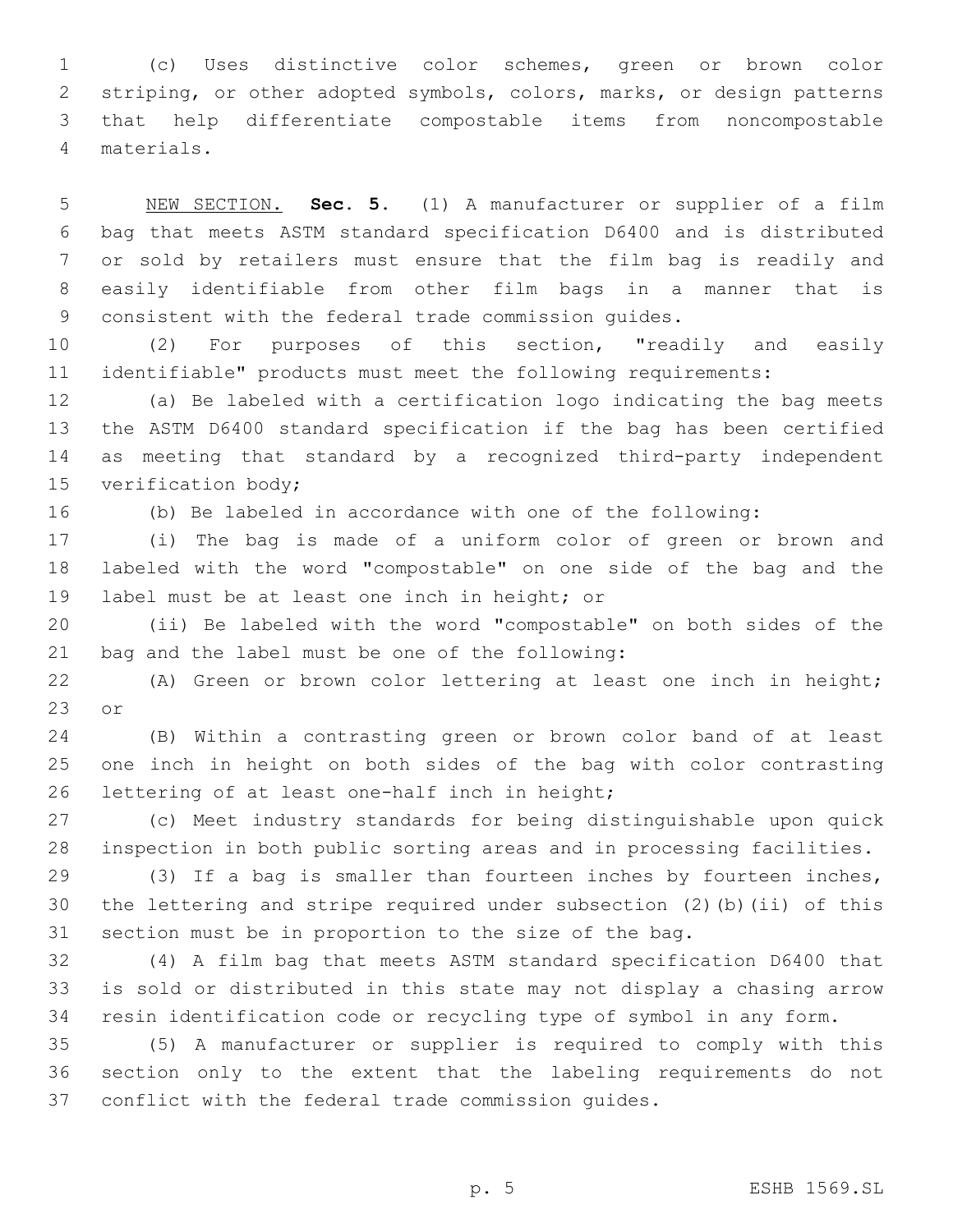NEW SECTION. **Sec. 6.** (1)(a) A manufacturer or supplier of food service products or film products that meet ASTM standard specification D6400 or ASTM standard specification D6868 must ensure that the items are readily and easily identifiable from other plastic food service products or plastic film products in a manner that is consistent with the federal trade commission guides.

 (b) Film bags are exempt from the requirements of this section, and are instead subject to the requirements of section 5 of this act.

 (2) For the purposes of this section, "readily and easily 10 identifiable" products must:

 (a) Be labeled with a logo indicating the product has been certified by a recognized third-party independent verification body 13 as meeting the ASTM standard specification;

 (b) Be labeled with the word "compostable," where possible, indicating the food packaging or film product has been tested by a recognized third-party independent body and meets the ASTM standard 17 specification; and

 (c) Meet industry standards for being distinguishable upon quick inspection in both public sorting areas and in processing facilities.

 (3) A compostable product described in subsection (1) of this section must be considered compliant with the requirements of this 22 section if it:

23 (a) Has green or brown labeling;

24 (b) Is labeled as compostable; and

 (c) Uses distinctive color schemes, green or brown color striping, or other adopted symbols, colors, marks, or design patterns that help differentiate compostable items from noncompostable 28 materials.

 (4) It is encouraged that each product described in subsection (1) of this section:30

 (a) Display labeling language via printing, embossing, or compostable adhesive stickers using, when possible, either the colors green or brown that contrast with background product color for easy 34 identification; or

(b) Be tinted green or brown.35

 (5) Graphic elements are encouraged to increase legibility of the word "compostable" and overall product distinction that may include text boxes, stripes, bands, or a green or brown tint of the product.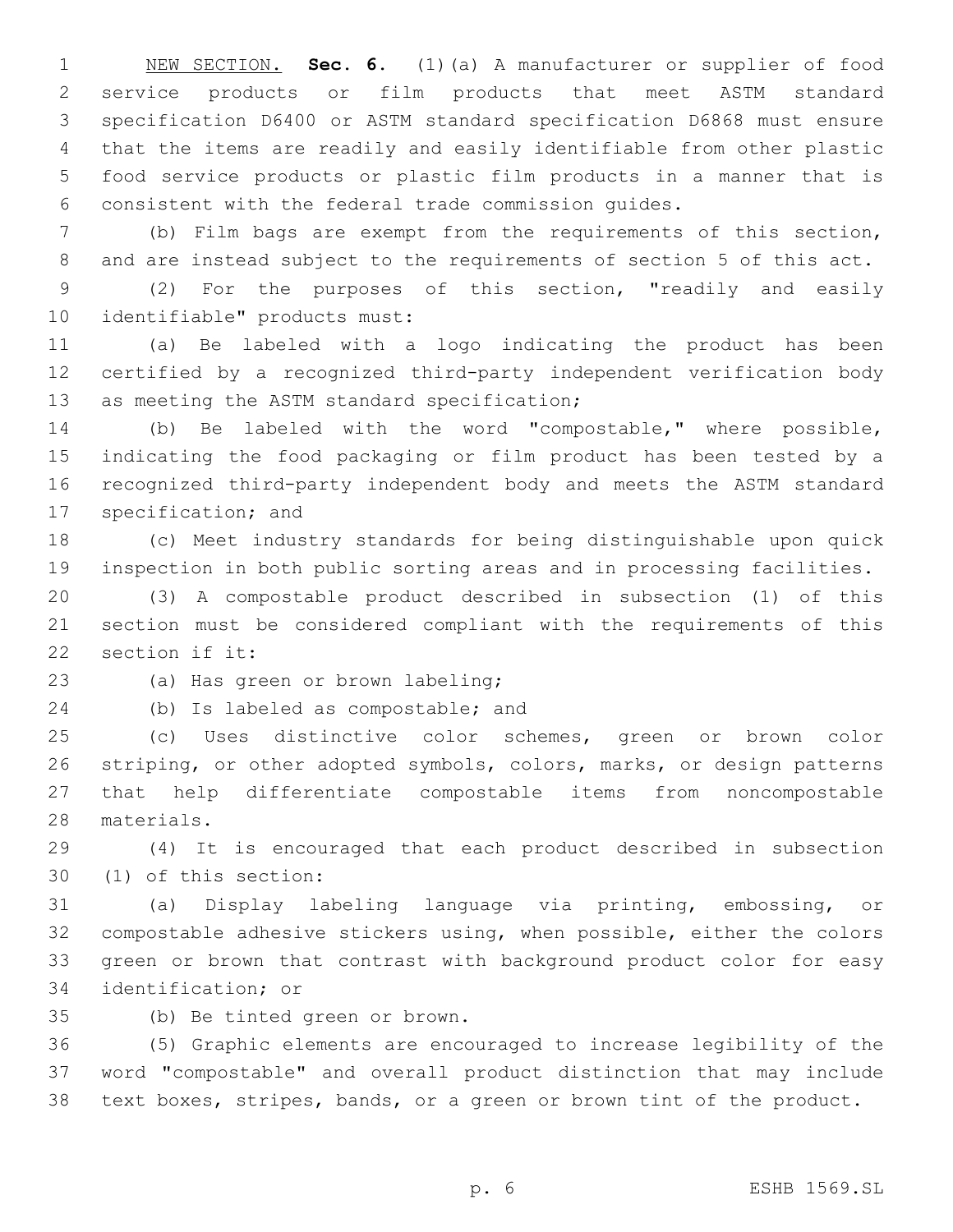(6) A manufacturer or supplier is required to comply with this section only to the extent that the labeling requirements do not 3 conflict with the federal trade commission quides.

 NEW SECTION. **Sec. 7.** A manufacturer or supplier of film products or food service products sold, offered for sale, or distributed for use in Washington that does not meet the applicable ASTM standard specifications provided in sections 5 and 6 of this act is:

 (1) Prohibited from using tinting, labeling, and terms that are required of products that meet the applicable ASTM standard 11 specifications under sections 5 and 6 of this act;

 (2) Discouraged from using coloration, labeling, images, and terms that confuse consumers into believing that noncompostable bags 14 and food service packaging are compostable; and

 (3) Encouraged to use coloration, labeling, images, and terms to help consumers identify noncompostable bags and food service packaging as either: (a) Suitable for recycling; or (b) necessary to 18 dispose as waste.

 NEW SECTION. **Sec. 8.** (1) Upon the request by a person, a manufacturer or supplier shall submit to that person, within ninety days of the request, nonconfidential business information and documentation demonstrating compliance with this chapter, in a format that is easy to understand and scientifically accurate.

 (2) Upon request by a commercial compost processing facility, manufacturers of compostable products are encouraged to provide the facility with information regarding the technical aspects of a commercial composting environment, such as heat or moisture, in which the manufacturer's product has been field tested and found to 29 degrade.

 NEW SECTION. **Sec. 9.** (1) The state, acting through the attorney general, and cities and counties have concurrent authority to enforce this chapter and to collect civil penalties for a violation of this chapter, subject to the conditions in this section. An enforcing government entity may impose a civil penalty in the amount of up to two thousand dollars for the first violation of this chapter, up to five thousand dollars for the second violation of this chapter, and up to ten thousand dollars for the third and any subsequent violation

p. 7 ESHB 1569.SL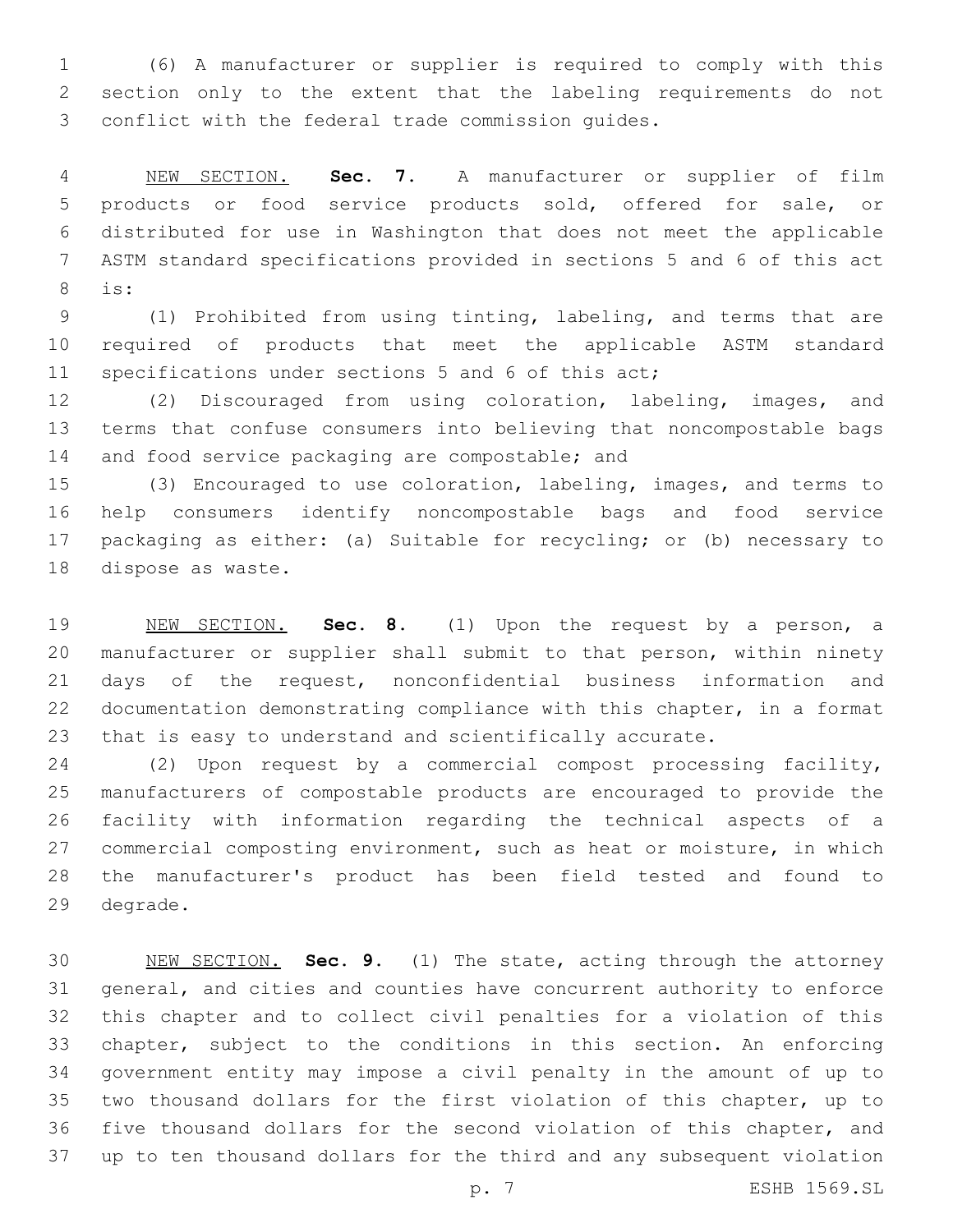of this chapter. If a manufacturer or supplier has paid a prior penalty for the same violation to a different government entity with enforcement authority under this subsection, the penalty imposed by a government entity is reduced by the amount of the payment.

 (2) Any civil penalties collected pursuant to this section must be paid to the office of the city attorney, city prosecutor, district attorney, or attorney general, whichever office brought the action. Penalties collected by the attorney general on behalf of the state must be deposited in the compostable products revolving account 10 created in section 11 of this act.

 (3) The remedies provided by this section are not exclusive and are in addition to the remedies that may be available pursuant to chapter 19.86 RCW or other consumer protection laws, if applicable.

 (4) In addition to penalties recovered under this section, the enforcing government entity may recover reasonable enforcement costs and attorneys' fees from the liable manufacturer or supplier.

 NEW SECTION. **Sec. 10.** Manufacturers and suppliers who violate the requirements of this chapter are subject to civil penalties described in section 9 of this act. A specific violation is deemed to have occurred upon the sale of noncompliant product by stock-keeping unit number or unique item number. The repeated sale of the same noncompliant product by stock-keeping unit number or unique item number is considered a single violation. A city, county, or the state must send a written notice and a copy of the requirements to a noncompliant manufacturer or supplier of an alleged violation, who will have ninety days to become compliant. A city, county, or the state may assess a first penalty if the manufacturer or supplier has not met the requirements ninety days following the date the 29 notification was sent. A city, county, or the state may impose second, third, and subsequent penalties on a manufacturer or supplier that remains noncompliant with the requirements of this chapter for every month of noncompliance.

 NEW SECTION. **Sec. 11.** The compostable products revolving account is created in the custody of the state treasurer. All receipts from civil penalties or other amounts recovered by the state in enforcement actions under section 9 of this act must be deposited in the account. Expenditures from the account must be used by the attorney general for the payment of costs, expenses, and charges

p. 8 ESHB 1569.SL